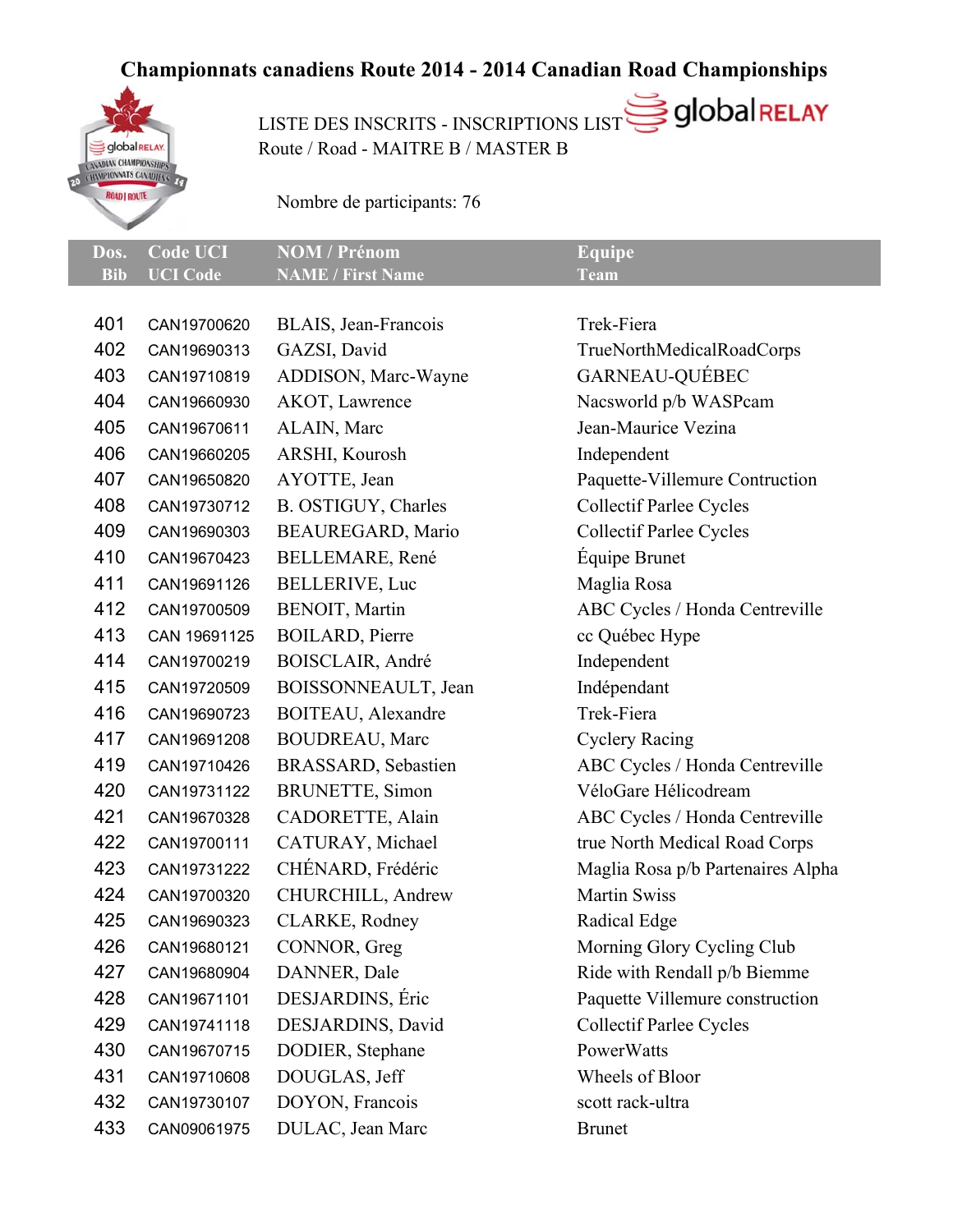| Dos.       | <b>Code UCI</b> | <b>NOM / Prénom</b>      | <b>Equipe</b>                        |
|------------|-----------------|--------------------------|--------------------------------------|
| <b>Bib</b> | <b>UCI</b> Code | <b>NAME / First Name</b> | <b>Team</b>                          |
| 434        | CAN19680823     | EUGENI, Paolo            | london honda / orthocare             |
| 435        | CAN19701212     | FIREK, Chris             | Racer Sportif/Mattamy Homes          |
| 436        | CAN19671115     | FORTIN, Nicolas          | indépendant                          |
| 437        | CAN19730607     | <b>GARDNER, Steve</b>    | Trek-Fiera                           |
| 438        | CAN19750426     | GERMAIN, Simon-Pierre    | VéloGare Hélicodream                 |
| 439        | CAN19710508     | GIANCOLA, Nicola         | Acquisio/Acq                         |
| 440        | CAN51778        | GIRARD, David            | Indépendant                          |
| 441        | CAN19711210     | GOINEAU, Martin          | PAQUETTE VILLEMURE CONSTRUC          |
| 442        | CAN19730513     | HAWKES, Craig            | <b>CYCLERY RACING</b>                |
| 443        | CAN19720602     | HEBERT, Maxime           | <b>SCOTT / RACKULTRA</b>             |
| 444        | CAN19710424     | HODGKINSON, Phill        | Wheels of Bloor/Graywood Developmen  |
| 444        | CAN19710424     | HODGKINSON, Phill        | Wheels of Bloor/Graywood Developmen  |
| 445        | CAN19730717     | HUPPÉ, Bertrand          | <b>CYCLE POP</b>                     |
| 446        | CAN19680927     | KELLY, Brian             | NACSWORLD.COM / NORCO                |
| 447        | CAN19730503     | KINGS, Patrick           | <b>Sound Solutions</b>               |
| 448        | CAN19680910     | KIRK, Chris              | Independent                          |
| 449        | CAN19751003     | LACHANCE, Jocelyn        | Laferté Bicycles                     |
| 450        | CAN19741103     | LAVALLEE, Yann           | Trek Fiera                           |
| 451        | CAN19740723     | LEMIRE, Yannick          | Laferté Bicycles                     |
| 452        | CAN19731019     | MACDONALD, Geoff         | <b>Bicisport</b>                     |
| 453        | CAN19710201     | MALOIS, John             | <b>ACQUISIO - ACQ</b>                |
| 454        | CAN19741026     | MARCOUX, Christian       | Scott Rack Ultra                     |
| 455        | CAN19691113     | MCKEE, Steve             | Wheels of Bloor/ Graywood Developmer |
| 456        | CAN19700713     | MCKEOWN, Brian           | The Radical Edge                     |
| 457        | CAN19731229     | MIGNERON, Eric           | maglia rosa                          |
| 458        | CAN19660401     | MILL, Andy               | Nacsworld pb Waspcam                 |
| 459        | CAN19691024     | MILLER, Rolston          | Morning Glory Cycling Club           |
| 460        | CAN19700116     | MOORE, Justin            | <b>WASPcam/Norco</b>                 |
| 461        | CAN19701015     | MUNGER, Charles          | Ultraviolet                          |
| 462        | CAN19670512     | NASH, Michael            | Ride with Rendall p/b Biemme         |
| 463        | CAN19730819     | PEREZ, Fred              | Non                                  |
| 464        | CAN19731012     | PICARD, Dominic          | Scott-RackUltra                      |
| 465        | CAN19731112     | QUILLIAMS, Leigh         | Trek-Fiera                           |
| 467        | CAN19751129     | ROGERS, Justin           | Nacsworld p/b WASPcam                |
| 468        | CAN19730426     | <b>SCHMIDT, Matthias</b> | Racer Sportif / Mattamy Homes        |
| 469        | CAN19660318     | SCOTT, Ian               | Wheels of Bloor / Graywood Developme |
| 470        | CAN19680728     | SHERMAN, Mark            | Langlois Brown Racing                |
| 472        | CAN19660907     | THIBEAULT, Sylvain       | UltraViolet                          |
| 473        | CAN19750522     | TOMSIC, Bob              | Nacsworld p/b WASPcam                |
| 474        | CAN19751020     | TREGUNNO, Peter          | Ottawa Bicycle Club                  |
| 475        | CAN19671020     | TRUDEL, Yvan             | independant-rp                       |